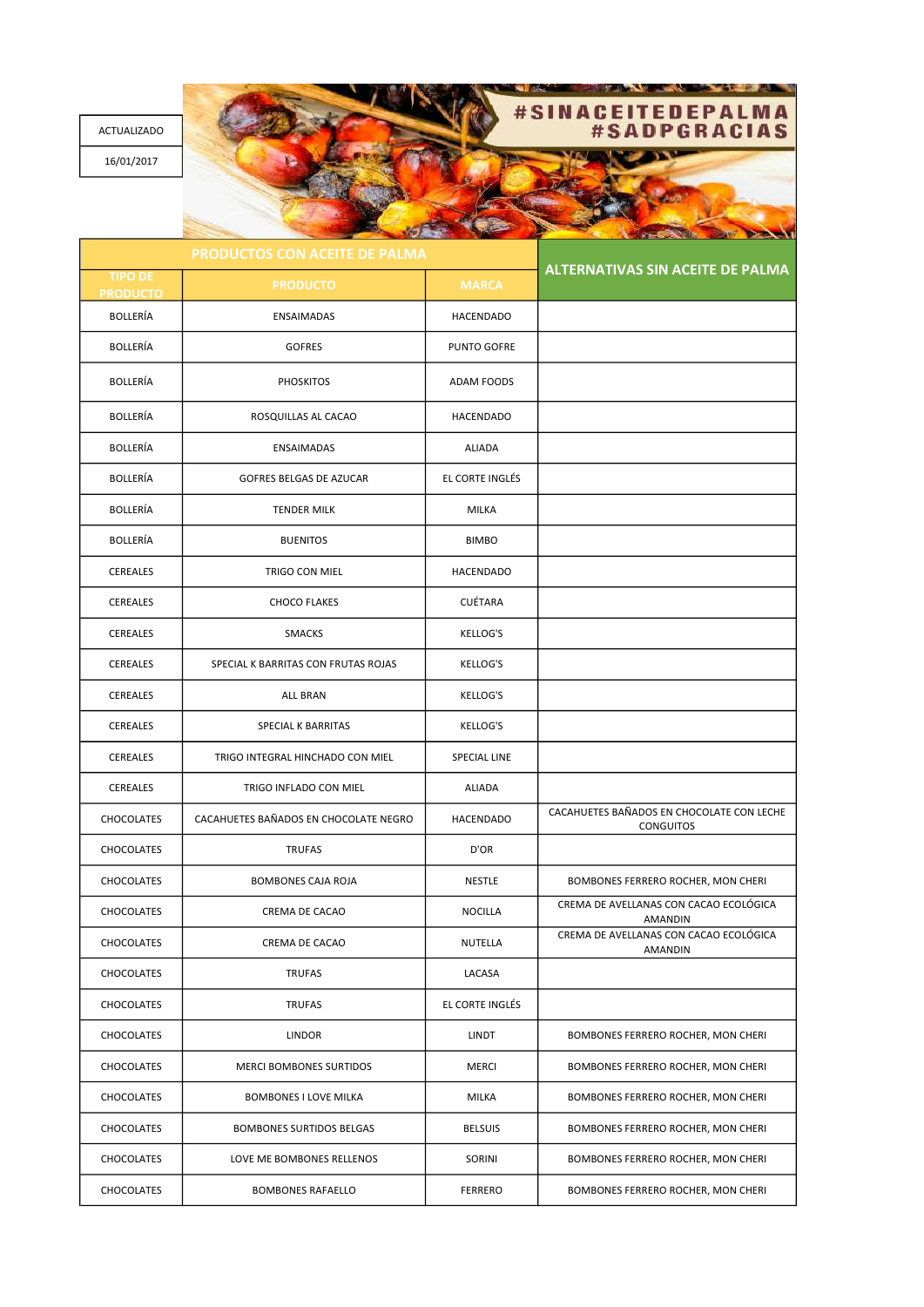| <b>CHOCOLATES</b> | SUPERNANOS CREMA DE CACAO Y AVELLANA               | <b>HERO</b>         | CREMA DE AVELLANAS CON CACAO ECOLÓGICA<br>AMANDIN                                |
|-------------------|----------------------------------------------------|---------------------|----------------------------------------------------------------------------------|
| CHOCOLATES        | CREMA AL CACAO CON AVELLANAS                       | EL CORTE INGLÉS     | CREMA DE AVELLANAS CON CACAO ECOLÓGICA<br><b>AMANDIN</b>                         |
| <b>CHOCOLATES</b> | CREMA DE AVELLANAS                                 | LA VIEJA FÁBRICA    | CREMA DE AVELLANAS CON CACAO ECOLÓGICA<br>AMANDIN                                |
| <b>CHOCOLATES</b> | CREMA DE CACAO VEGETAL RICA EN FIBRA               | VALSOIA             | CREMA DE AVELLANAS CON CACAO ECOLÓGICA<br>AMANDIN                                |
| <b>GALLETAS</b>   | <b>GALLETAS DE COOKIES</b>                         | HACENDADO           | COOKIES SENSATIONS CON CORAZÓN DE CHOCOLATE<br>DE MILKA                          |
| <b>GALLETAS</b>   | PETIT TOSTADA                                      | HACENDADO           | GALLETAS ANIMADAS HACENDADO, GALLETAS QUELY<br>RÚSTICAS,                         |
| <b>GALLETAS</b>   | MINI COOKIES PEPPA PIG                             |                     |                                                                                  |
| <b>GALLETAS</b>   | LA BUENA MARÍA                                     | <b>FONTANEDA</b>    | GALLETAS ANIMADAS HACENDADO, GALLETAS QUELY<br>RÚSTICAS, MARÍA DORADA FLORA      |
| <b>GALLETAS</b>   | <b>CHIPS AHOY MINI</b>                             | <b>CHIPS AHOY</b>   | GALLETAS DINOSAURUS HUEVOS                                                       |
| <b>GALLETAS</b>   | DINOSAURUS CHOCOLECHE                              | LU                  |                                                                                  |
| <b>GALLETAS</b>   | <b>GALLETAS PRÍNCIPE</b>                           | LU                  |                                                                                  |
| <b>GALLETAS</b>   | <b>SURTIDO</b>                                     | <b>CUÉTARA</b>      | SURTIDO TRADICIONAL ARTESANO EL CORTE INGLÉS,<br>SURTIDO TRADICIONAL CASA ECEIZA |
| <b>GALLETAS</b>   | GALLETAS CON CHIPS DE CHOCOLATE                    | EL CORTE INGLÉS     |                                                                                  |
| <b>GALLETAS</b>   | <b>CHIPS AHOY ORIGINAL</b>                         | <b>CHIPS AHOY</b>   |                                                                                  |
| <b>GALLETAS</b>   | DINOSAURUS ORIGINAL                                | LU                  |                                                                                  |
| GALLETAS          | GALLETITAS PRINCESA CON MIEL                       | ARTIACH             |                                                                                  |
| <b>GALLETAS</b>   | MINIS - LOS SIMPSON                                | ARLUY               |                                                                                  |
| <b>GALLETAS</b>   | RELLENAS CON CREMA DE CHOCOLATE                    | <b>ALIADA</b>       |                                                                                  |
| GALLETAS          | CHOCO PAUSE GALLETAS RELLENAS                      | MILKA               |                                                                                  |
| <b>GALLETAS</b>   | TOSTA RICA CHOCO GUAY                              | <b>CUÉTARA</b>      |                                                                                  |
| <b>GALLETAS</b>   | DIET NATURE, INTEGRALES CON CHOCOLATE<br>NEGRO S/A | GULLÓN              |                                                                                  |
| <b>GALLETAS</b>   | PICK UP, RELLENAS DE CHOCOLATE                     | <b>BAHLSEN</b>      |                                                                                  |
| <b>GALLETAS</b>   | OREO ORIGINAL                                      | OREO                |                                                                                  |
| <b>GALLETAS</b>   | SURTIDO DE GALLETAS                                | GULLÓN              |                                                                                  |
| GALLETAS          | SURTIDO CREATION DE LUXE                           | <b>SUISS DELICE</b> |                                                                                  |
| <b>HELADOS</b>    | <b>MAXIBON</b>                                     | NESTLE              |                                                                                  |
| LACTEOS           | YOGOMIX CON COPOS DE MAIZ CHOCOLATEADOS            | HACENDADO           | YOGOMIX CON DISQUITOS CHOCOLATEADOS                                              |
| LACTEOS           | YOGOMIX CON BOLITAS CHOCOLATEADAS                  | HACENDADO           | YOGOMIX CON DISQUITOS CHOCOLATEADOS                                              |
| LACTEOS           | <b>NATILLAS CON GALLETA</b>                        | REINA               |                                                                                  |
| LACTEOS           | BABY MERIENDA - NATILLAS CON GALLETA MARÍA         | <b>HERO</b>         |                                                                                  |
| MARGARINA         | MARGARINA                                          | TULIPAN             | <b>MANTEQUILLAS</b>                                                              |
| MARGARINA         | MARGARINA                                          | <b>ARTUA</b>        | MANTEQUILLAS                                                                     |
| MARGARINA         | MARGARINA                                          | VANDEMOORTELE       | MANTEQUILLAS                                                                     |
| MARGARINA         | LIGERA Y SIN LACTOSA                               | <b>FRUIT D'OR</b>   |                                                                                  |
| MARGARINA         | SOJA LIGERA ALPRO                                  | <b>ASTURIANA</b>    |                                                                                  |
| MARGARINA         | SOJA FÁCIL DE UNTAR                                | ASTURIANA           |                                                                                  |